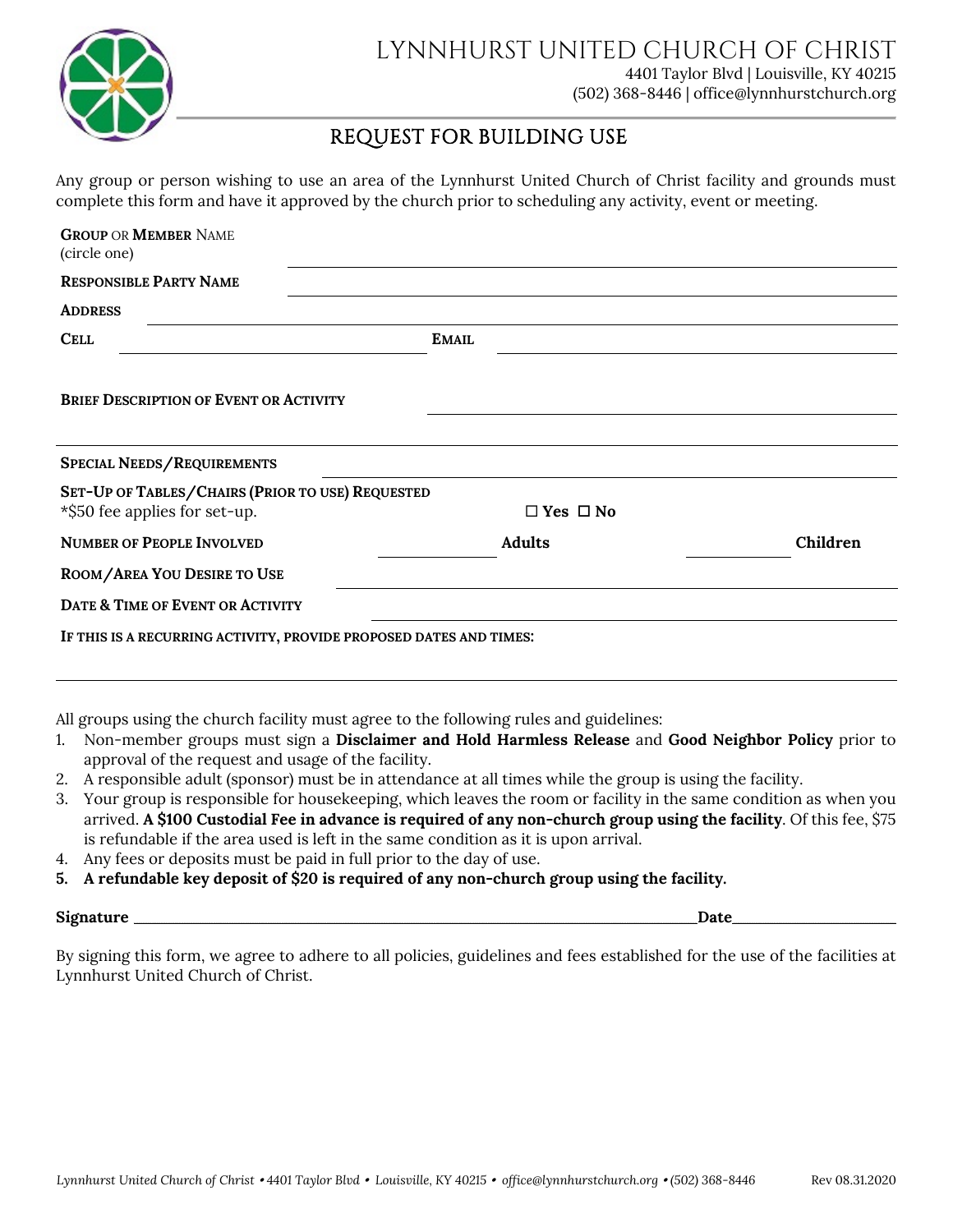

# Lynnhurst United Church of Christ

*4401 Taylor Boulevard | Louisville KY 40215 (502) 368-8446 | [pastor@lynnhurstchurch.org](mailto:pastor@lynnhurstchurch.org)*

# WEDDING POLICY

The Sanctuary and Fellowship Hall are available for wedding ceremonies and funeral services and activities related thereto by members and non-members. For this Building and Use Policy, sons or daughters of members, whether natural, step or adopted, will be considered members of the church.

- 1. Anyone renting the facilities at Lynnhurst Church will agree to abide by the BUILDING USE AGREEMENT, the DISCLAIMER AND HOLD HARMLESS RELEASE FORM, and the GOOD NEIGHBOR POLICY.
- 2. Any couple wishing to be married at Lynnhurst Church must first meet with the pastor to explore expectations of the marriage ceremony, including the pastor's role in planning the service and use of the facilities.
- 3. The pastor of Lynnhurst Church will officiate at all weddings, member and non-member, exceptions may be discussed with the pastor.
- 4. Wedding reservations and arrangements should be scheduled as far in advance as possible by completing the forms and following all procedures and policies outlined in the Lynnhurst Church Fee schedules are outlined below.
- 5. Rental of the building for a wedding ceremony includes use of the building prior to the date for decorating and rehearsal. All use of the building will need to be scheduled as soon as possible with the Church Administrator.
- 6. All scheduling, changes, and cancellations will be made by contacting the Church Administrator.
- 7. Schedule of wedding rehearsal and ceremony shall not conflict with church events or use.
- 8. Procedures or requirements not covered by this Building Use Policy will be discussed with the pastor. In the event of conflicts, the pastor's discretion is final.
- 9. Items or fixtures in the sanctuary, or chancel furnishings, will not be removed or rearranged without permission of the pastor. Any seasonal decorations – Christmas trees, Easter lilies etc., will remain in place.
- 10. Pipe Organ: Guest organists are allowed.
- 11. Sound System: If the Sanctuary sound system is used for wedding ceremonies or funerals, the Lynnhurst Church sound technician will be utilized. **No substitutes or visitors will be allowed to operate the sound system.**
- 12. The Church Administrator will assist as the "Coordinator" with any necessary logistics for the ceremony and/or reception and will be present for all festivities. The Church Administrator will be available to open and close (unlock and lock) the building and address any problems that may arise. The Church Administrator will be assist in the time leading up to the ceremony to assist with logistics and planning. If the Church Administrator is unavailable for the day(s) of the festivities, a church member will stand in. There is a fee associated with this and it is *required for all visitors/non-members but is optional for*

*members.* 

- 13. No rice, birdseed or confetti is allowed.
- 14. All fees will be paid 1 month prior to the date of the wedding.
- 15. Alcoholic beverages are not permitted on church property.

## **OCCUPANCY**

- SANCTUARY **The occupancy of the sanctuary is 290 persons** and shall not exceed that limit due to safety and fire regulations.
- FELLOWSHIP HALL **The occupancy of the fellowship hall is 125 persons** and shall not exceed that limit due to safety and fire regulations.

| <b>Wedding Rental Fees</b>                             |             |                 |  |  |
|--------------------------------------------------------|-------------|-----------------|--|--|
|                                                        | Church      | Friends/        |  |  |
|                                                        | Member      | <b>Visitors</b> |  |  |
| <b>TOTAL DUE FOR RENTAL</b>                            | \$600       | \$1000          |  |  |
| Sanctuary Rental                                       |             | \$200           |  |  |
| Fellowship Hall                                        |             | \$200           |  |  |
| Organist/Pianist                                       | <b>S150</b> | \$150           |  |  |
| *Coordinator                                           | <b>S150</b> | \$150           |  |  |
| **Custodian                                            | \$100       | \$100           |  |  |
| **Pastor/Officiant                                     | \$200       | \$200           |  |  |
| <b>Optional Services</b>                               |             |                 |  |  |
| (Technician Required if using the church sound system) |             |                 |  |  |
| Organist/Pianist                                       | \$150       | \$150           |  |  |
| Sound Technician                                       | <b>S150</b> | <b>S150</b>     |  |  |

By signing this form, we agree to adhere to the Lynnhurst Wedding Policy during our use of the facilities.

| Signature        | Date |
|------------------|------|
| <b>Signature</b> | Date |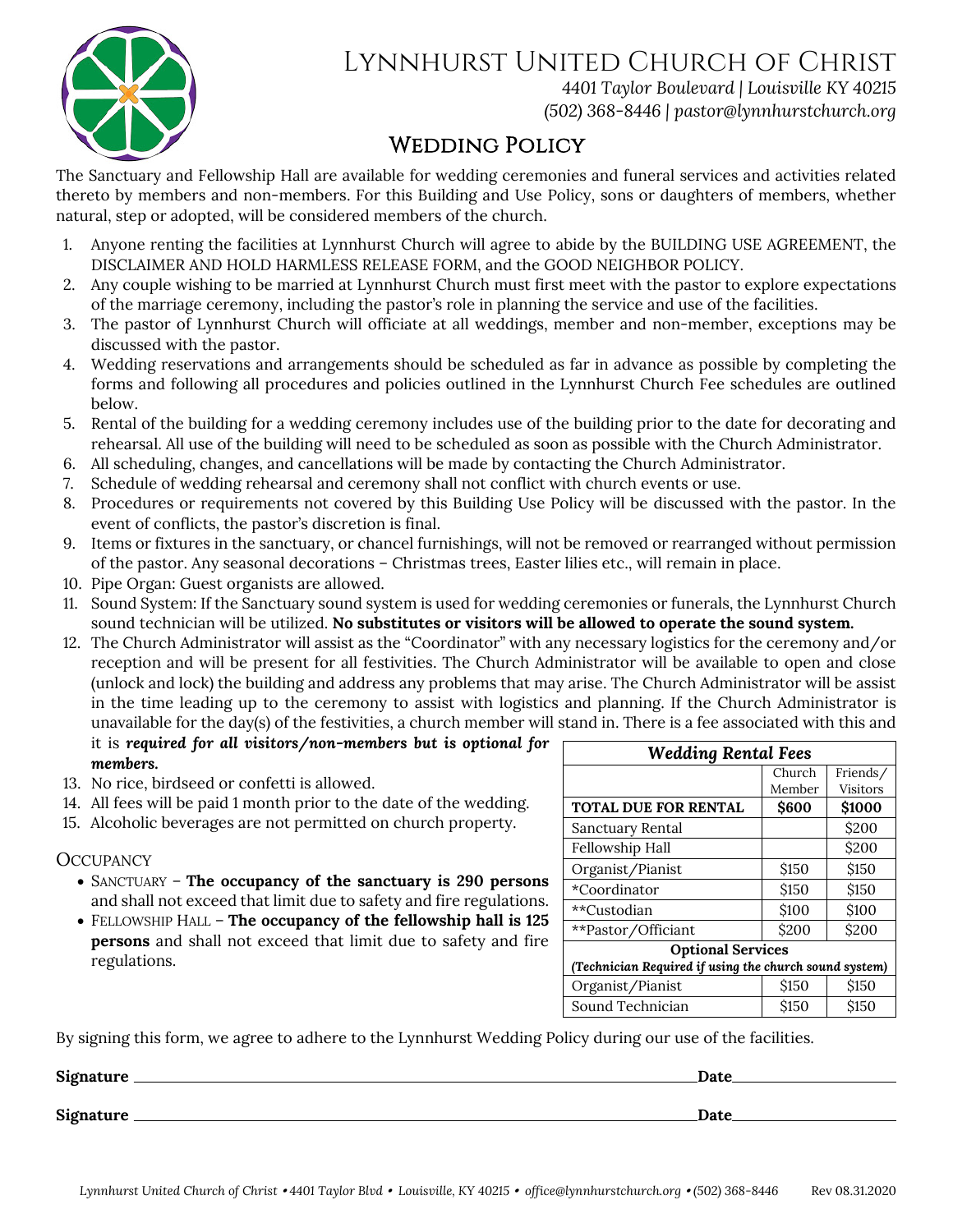

## LYNNHURST UNITED CHURCH OF CHRIST 4401 Taylor Blvd | Louisville, KY 40215 (502) 368-8446 | office@lynnhurstchurch.org

## **DISCLAIMER AND HOLD HARMLESS RELEASE FORM**

We, \_\_\_\_\_\_\_\_\_\_\_\_\_\_\_\_\_\_\_\_\_\_\_\_\_\_\_\_\_\_\_\_\_\_\_\_\_ , *(Responsible Party/Group)* being of lawful age and in consideration of being permitted to participate in activities on the property of Lynnhurst United Church of Christ, shall indemnify and save harmless Lynnhurst United Church of Christ, it's Consistory, ministers, staff members and volunteers from and against any and all loss, cost (including attorney's fees), damages, expense and liability (including statutory liability and liability under workmen's compensation laws) in connection with claims for damages as a result of injury or death of any person or property damage to any property sustained by the lessee which arise from or in any manner grow out of any act or neglect on or about the church premises by the lessee, and/or their partners, agents, employees, invitees, enrollees, participants, contractors, and sub-contractors.

We further release all Consistory members, ministers, staff members and volunteers from any claim whatsoever on account of first aid treatment or services rendered.

We acknowledge that it is our intention with this instrument to make a complete general and unconditional release of any and all claims whatsoever against Lynnhurst United Church of Christ as set forth above.

We acknowledge that Lynnhurst United Church of Christ has not made any representations of warranties whatsoever regarding the materials or services provided. We further state that we have carefully read the foregoing release and know the contents hereof and sign this release of our own free act.

In witness whereof, I have executed this instrument on the date set forth below.

| $\sim$<br>שוכ<br>. |  |
|--------------------|--|
|                    |  |

Printed Name \_\_\_\_\_\_\_\_\_\_\_\_\_\_\_\_\_\_\_\_\_\_\_\_\_\_\_\_\_\_\_\_\_\_\_\_\_\_\_\_\_\_\_ Date\_\_\_\_\_\_\_\_\_\_\_\_\_\_\_\_\_\_\_\_\_\_\_\_\_\_\_\_\_\_

Title

Organization \_\_\_\_\_\_\_\_\_\_\_\_\_\_\_\_\_\_\_\_\_\_\_\_\_\_\_\_\_\_\_\_\_\_\_\_\_\_\_\_\_\_\_\_\_\_\_\_\_\_\_\_\_\_\_\_\_\_\_\_\_\_\_\_\_\_\_\_\_\_\_\_\_\_\_\_\_\_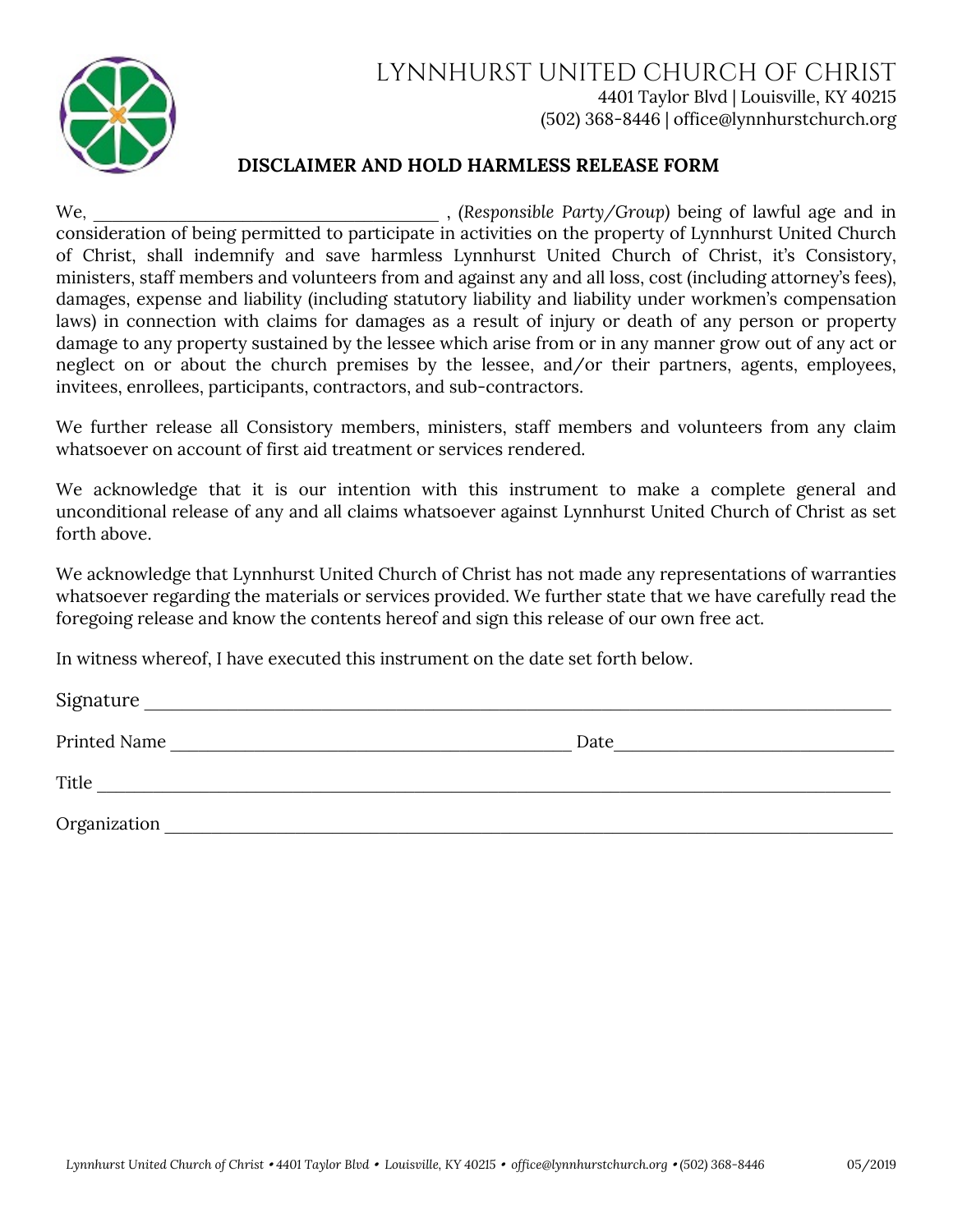

## **GOOD NEIGHBOR POLICY**

**Welcome** to all who use this building and facility. Lynnhurst Church is fortunate in having facilities which can be if service to so many different groups. A minimum effort on the part of all who use these facilities will mean inconvenience to other users will be avoided. **THANKS FOR BEING A GOOD NEIGHBOR!**

- 1. Key holder unlock only the rooms and area where the activity is to occur. Users should not enter other areas of the building to which groups are not assigned.
- 2. If you are a key holder, or had a key assigned temporarily, do not have the key duplicated. If additional keys are necessary, contact the Church Administrator.
- 3. Key holder and users should make every effort to ensure good fire-safety practices are observed by all.
- 4. Key holder and users should promptly report anything out-of-order to the Church Administrator.
- 5. It is the responsibility of the key holder or user to see that restrooms are left in clean and orderly condition.
- 6. If the user group rearranges the furniture please make sure it is returned to its original arrangement.
- 7. Before leaving the building, the key holder and group should ensure:
	- a. Waste baskets are emptied, and garbage is contained.
	- b. Trash is disposed of properly.
	- c. Beverage, coffee or good spills are cleaned up.
	- d. Kitchen is clean and orderly.
	- e. Furniture is properly arranged.
	- f. Lights are turned out. *(Lights in the halls at each door are left on at all times)*
	- g. Doors and windows are closed.
	- h. If outside area was used, ensure lawn, walkways and parking lot are free of debris.
	- i. A copy of this policy is to be kept posted as nearly as possible to each outside door, in the Fellowship Hall area, and other appropriate locations.
	- j. Fellowship Hall floors are swept, and spills are wiped clean.
	- k. Tables and chairs are to be put back where you found them.

By signing this form, we agree to adhere to the Lynnhurst Church Good Neighbor Policy during our use of the facilities.

**Signature Date Date** *Date Date Date Date Date Date Date*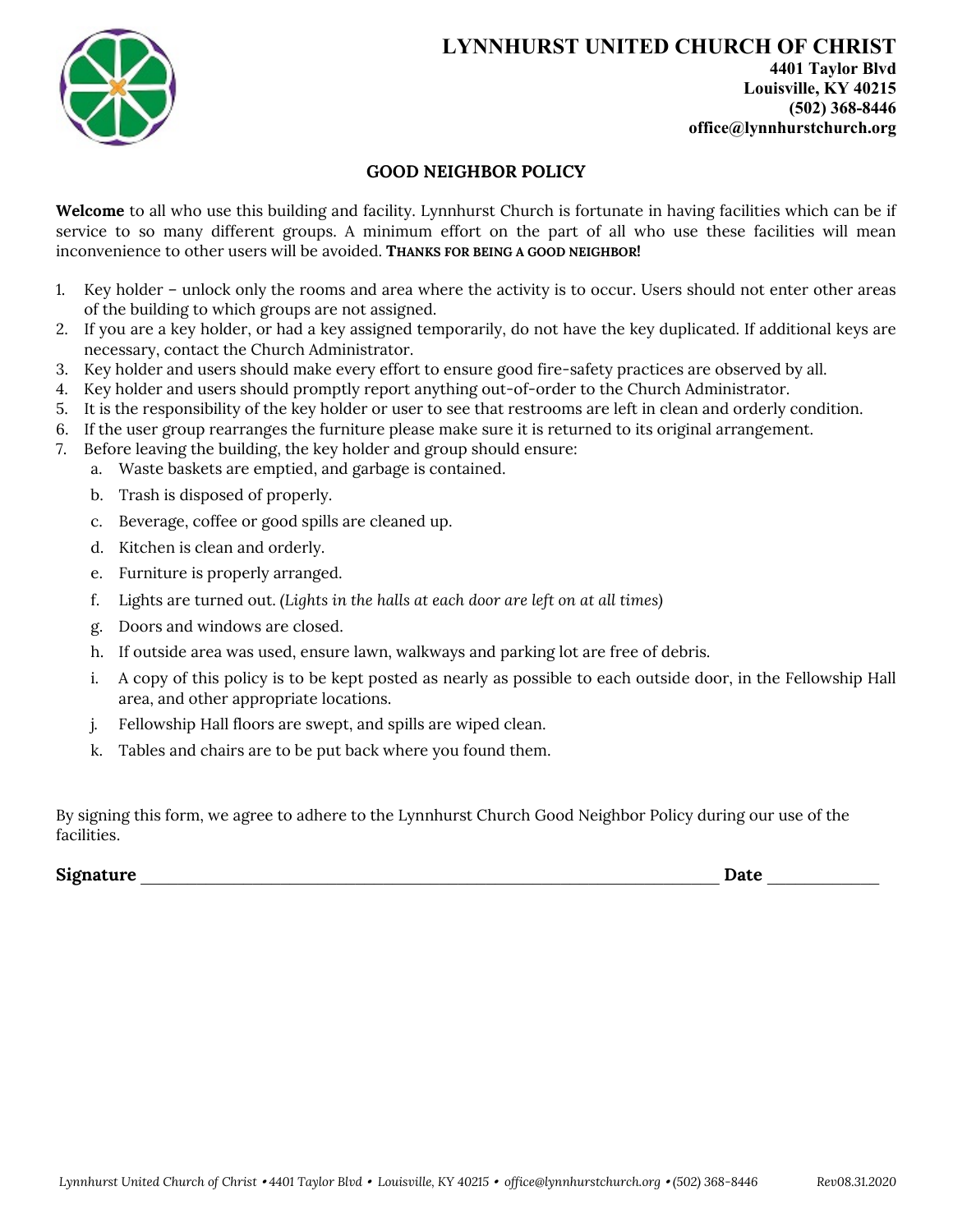## GUIDELINES FOR BUILDING USE

1. **HOURS OF OPERATION** Use of Building and Grounds is confined to the period of 6:00 AM to 10:00 PM, unless approved by the Church Administrator or Church Consistory due to unusual circumstances such as overnight housing, youth lock-ins or special worship services.

#### 2. **BASIC RULES AND RESTRICTIONS**

- a. **Absolutely no taping, thumbtacks, nails or adhesives allowed on walls, doors or door frames, floors or ceiling tiles in any area of the building without approval of the Church Administrator.**
- b. Church property (chairs, tables and equipment) **will not be removed** from the church building unless approved by the Church Administrator or Church Consistory. Requests by members to borrow tables or chairs should be made to the Church Administrator.
- c. Room furniture and equipment will be returned to its original arrangement after the scheduled activities. Tables and chairs are to be put back in place if moved. Tabletops and coverings should be cleaned. Table and chair storage racks and caddies are available in the storage room of the fellowship hall.
- d. Windows will be closed, doors locked, and lights turned off when leaving an area. Insure all personnel have departed the building prior to exiting and securing doors.
- e. **The Church will not provide supplies or storage areas** for any non-member persons or groups using the building, unless approved by the Church Administrator or the Church Consistory.
- f. Food and drink are allowed in the Fellowship Hall and designated areas only. **Absolutely NO food is allowed in the sanctuary.**
- g. The Church Administrator, Church Staff, and authorized volunteers are authorized to halt or call attention to any activity they consider to be unsafe, inappropriate, or unacceptable.

#### 3. **FEES AND CHARGES**

- a. The fee schedule is established and may be charged for use of church property in order to offset expenses of operating the facility. It is recognized that varying conditions and specific individual or group requirements or purpose of activity may cause modification or elimination of fees, as determined by the Church Consistory.
- b. **Normally, there is no charge or fees for Lynnhurst Church members or groups to use church facilities.** The member's offerings, gifts and tithes make this facility possible. Nevertheless, a love donation is strongly suggested and greatly appreciated.
- c. Persons/groups using the facility at no charge (or at a discounted charge) are expected to arrange their own setup and cleanup.

| FEE SCHEDULE (Non-Members)                                                               |                             |             |  |  |
|------------------------------------------------------------------------------------------|-----------------------------|-------------|--|--|
| Fellowship Hall (Non-Athletic)                                                           | 2 hour minimum              | \$100       |  |  |
|                                                                                          | Additional hours (per hour) | \$50        |  |  |
| Gym/Fellowship Hall (Athletics)                                                          | 2 hour minimum @ \$30/hour  | \$60        |  |  |
|                                                                                          | Additional hours (per hour) | \$20        |  |  |
| Custodial Services for Receptions and Dinners (Table and Chair Setup/Takedown & Cleanup) |                             | \$100       |  |  |
| Kitchen and Appliances – Food Prep (when authorized)                                     |                             | \$150       |  |  |
| Kitchen for food handling and accommodation only (when authorized)                       |                             | \$50        |  |  |
| Whitlock Room                                                                            | 2 hours minimum             | \$30        |  |  |
| (Occupancy: 40 persons)                                                                  | Additional hours (per hour) | <b>\$10</b> |  |  |
| Parlor                                                                                   | 2 hour minimum              | \$30        |  |  |
| (Occupancy: 20-25 persons)                                                               | Additional hours (per hour) | \$10        |  |  |
| Library                                                                                  | 2 hour minimum              | \$20        |  |  |
| (Occupancy: 10 persons)                                                                  | Additional hours (per hour) | <b>\$10</b> |  |  |

- d. Fundraising: There will be no non-church revenue generating usage or fundraising without Church Consistory approval. When approved, such activities must not conflict with church policies. When usage of facilities produces revenues that will not advantage Lynnhurst Church, an agreement regarding the **fee to be charged** will be negotiated by the Church Consistory.
- e. **All building usage fees shall be prepaid.** Checks are payable to Lynnhurst United Church of Christ.

 *Lynnhurst United Church of Christ 4401 Taylor Blvd Louisville, KY 40215 office@lynnhurstchurch.org (502) 368-8446* 05/2019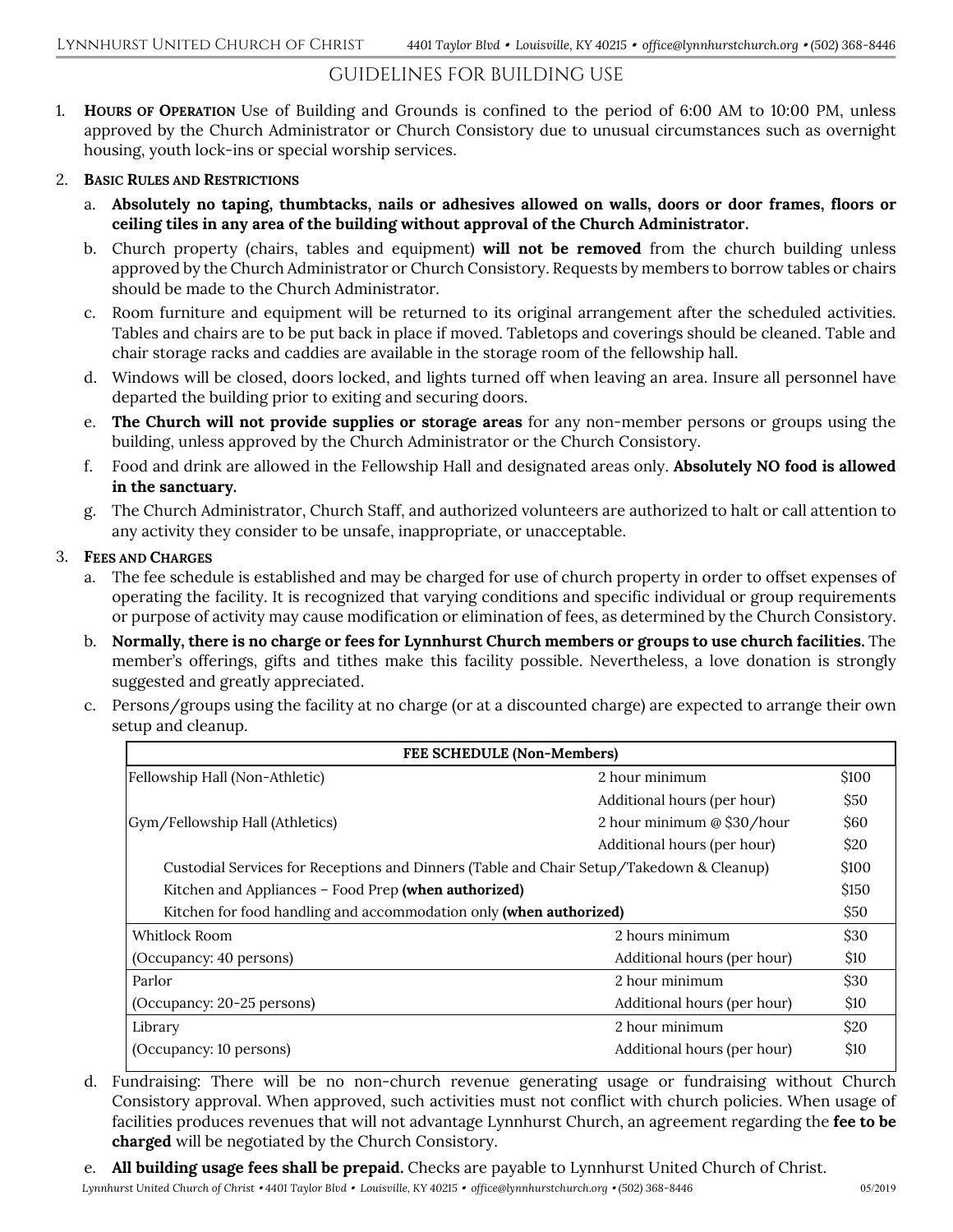#### 4. **SMOKING, ALCOHOL USE, AND UNACCEPTABLE ACTIVITIES**

- a. Use of tobacco and alcohol is prohibited inside the church facility. Outside smoking shall be confined to designated smoking areas and all smoking material must be extinguished and placed in appropriate receptacles.
- b. NO weapons or controlled substances are allowed on church property.
- 5. **SUPERVISION OF CHILDREN** When usage of the church building or grounds includes the presence of children, the **SAFECHURCH POLICY** of Lynnhurst Church will be in effect.

#### **FELLOWSHIP HALL/GYMNASIUM**

The Fellowship Hall is the "life center" of Lynnhurst Church – promoting, stimulating, supplementing, and supporting the ministry and mission of this church in Christian education programming, social and recreational activities and projects, and providing a source of outreach to our community and neighbors. The Fellowship hall is a multi-purpose room incorporating a banquet/meeting hall, basketball court, etc. The hall may be used for banquets, dinners, meetings, parties, performances, lectures, athletic activities and recreation, wedding receptions, reunions and other gatherings approved by the church. *A minimum of effort on the part of all who use these facilities, will mean that inconvenience to other users will be avoided.*

- 1. The Fellowship Hall accommodates 125 persons.
- 2. The Fellowship Hall will not be used by non-member groups on Sundays until 1:00 PM on Sundays.
- 3. Street shoes or black-soled shoes are not allowed on the Fellowship Hall floor for basketball and other athletic activities – athletic shoes only.
- 4. Absolutely nothing may be intentionally thrown into the lights and ceiling area. No intentionally throwing balls against the walls. Kicking of basketballs (and other balls) is prohibited. Athletic equipment is not allowed in other areas of the building. Infractions may cause loss of facility use to offending party.
- 5. No "dunking" or hanging from the basketball rims or nets.
- 6. **Non-church groups will furnish their own athletic equipment for sporting activities.**
- 7. Groups using the Fellowship Hall will not enter or use the areas beyond the first set of indoor double doors, the library, the nursery or go upstairs unless permission has been granted.
- 8. Groups requiring specific table and chair setups must notify the church when completing the Building Use Application, or at least one week prior to the scheduled event. Unless otherwise arranged, Lynnhurst Church will be responsible for setup and takedown.
- 9. All groups are responsible for leaving the Fellowship Hall area as it was when they arrived. Tables and chairs will be returned to their proper place or to initial arrangement. Tables should be wiped clean and floor swept.
- 10. A gymnasium attendant will be present when non-church groups are using the facility for basketball/athletic activities.

#### **KITCHEN FACILITY**

- 1. Non-church groups will not use the kitchen equipment or appliances without prior approval and church training and/or supervision. The Building Usage Application must specifically request kitchen area usage if desired and purpose of use.
- 2. If use of the kitchen is applied for and approved, the posted "Kitchen Clean-Up Rules" will be strictly adhered to and all equipment, appliances, and utensils cleaned and returned to their proper location. Users will insure kitchen appliances are turned off prior to departing.
- 3. Non-Church and Co-Sponsored users will provide own kitchen supplies. **Under no circumstances should any church supplies in the kitchen area be used.** This includes but is not limited to, tableware, utensils, glasses, cups, coffee, creamer, sugar and disposable items. User will provide own supplies, tableware, serving ware, food, beverages, condiments, etc.
- 4. Refrigerators may be used, space permitting, to store perishables of non-church and co-sponsored groups **only** during user's event. Food items will be removed at event conclusion.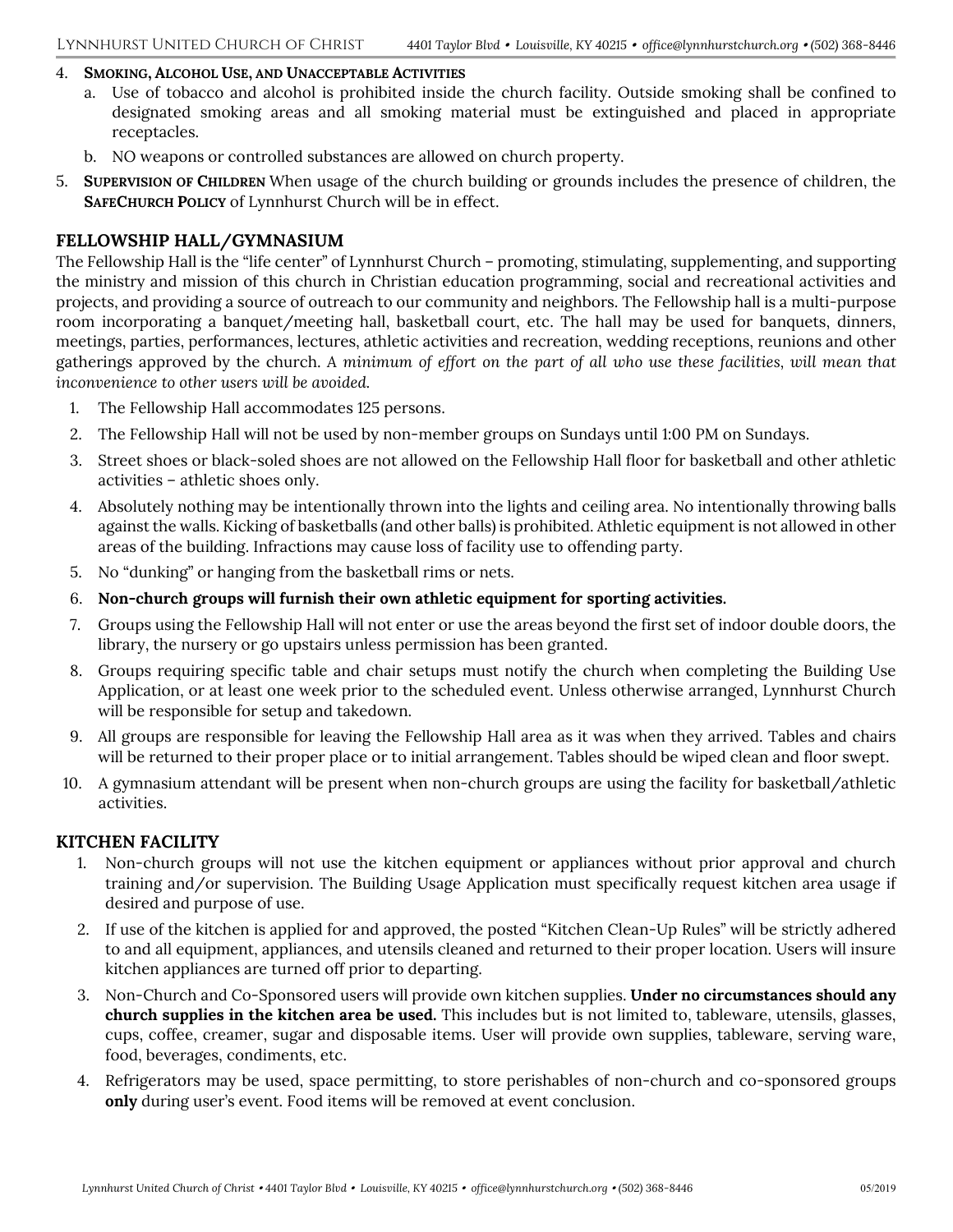

# SafeChurch Policy

Lynnhurst United Church of Christ is committed to reducing the risk of child abuse in the church. and to have a plan of response should an incident arise. The United Church of Christ also encourages every local church to adopt a policy for protecting children and youth.

Lynnhurst UCC is a Christian community of faith, committed to ministry to and with children and youth. As a part of our commitment toward such children and youth, our church will accordingly follow reasonable safety measures in recruiting volunteers, overseeing our programs and facilities, and training our volunteers and staff. We will respond to and report any suspected incidents of abuse as required by all applicable laws and our moral conscience, and we will endeavor to the extent reasonably possible to minister to the families of both the abused and the alleged perpetrator.

## **I. ADMINISTRATION**

This policy will be overseen by the Church Consistory or an appointed designee. Volunteer Leaders (adults age 18 and above) will be permitted to work with our children and youth only after they are active at Lynnhurst UCC for at least six (6) months and complete the attached *Volunteer Application Form.* All adult staff and volunteers (non-leaders) having occasional participation in children and youth programs may take part under the supervision of an approved Volunteer Leader.

## **II. CLASSROOM SAFETY**

All Christian education children and youth classes will be taught in a classroom with a partially open door, glass window or a monitoring system. All teachers, aides, advisors, or other adults working with our children or youth will not be alone with any child or children except as appropriate under the circumstances (such as being alone with his/her own child). In situations where this provision is not practical, as when a Mentor works with a Confirmand, the church must receive written permission from the child's/youth's parent or guardian.

## **III. NURSERY SAFETY**

A minimum of one approved adult Volunteer Leader plus one or more volunteers that must be eighteen years of age or older will always be present in the Nursery during Sunday worship

service. Should an approved adult Volunteer Leader be unavailable, all Nursery participants must have a parent or adult legal guardian present.

## **IV. BATHROOM POLICY**

Under normal circumstances a volunteer who accompanies a child to the bathroom should remain outside while the child is inside. If for any reason the adult needs to enter the bathroom while a child is inside, the door must be left open.

## **V. OVERNIGHT RULE**

All adultsparticipating in overnight stays involving children or youth must complete a *Volunteer Application*  Form and the background checks required by applicable laws. At all times there must be at least two adults present except in an emergency. Parents or guardians will be notified of the names of the adult chaperones and must provide a signed *Parental Permission Form* and completed *Medical Release Form*.

## **VI. DISCIPLINE**

Jesus loves children and welcomes them. If you see children of any age at Lynnhurst Church acting in a manner that requires some adult intervention, it is acceptable to talk to the child or children. If you do not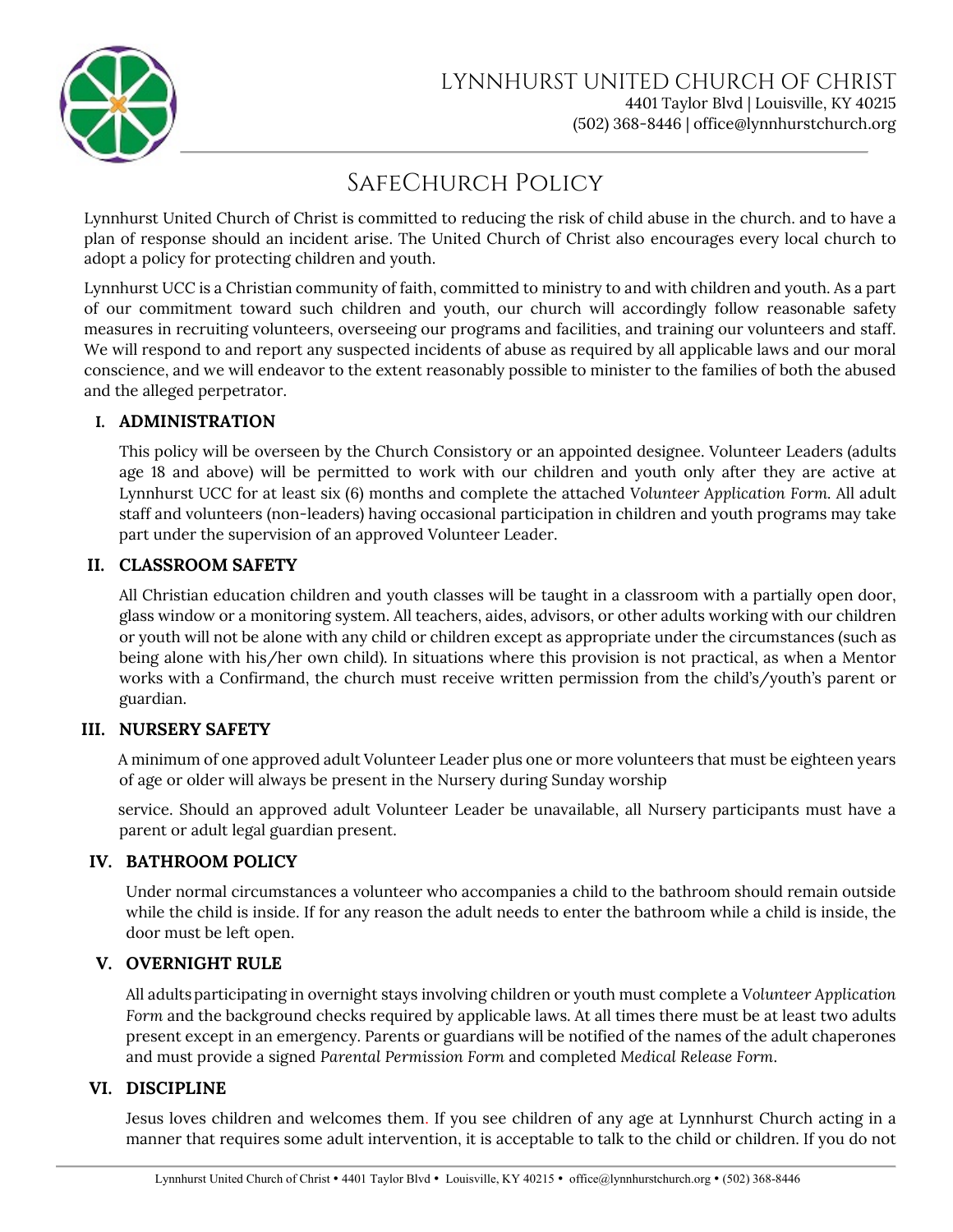feel comfortable doing so, please find a parent, teacher or another adult and inform them of the observed behavior. Lynnhurst Church encourages our children to be involved and active. We can all help guide them, so their actions are proper and safe.

#### **VII. RECRUITING TEACHERS, LEADERS AND VOLUNTEERS**

The Church Consistory and/or its appointed designee/s are responsible for recruiting and reviewing each *Volunteer Application Form*, providing a copy of the *Safe Church Policy* to the applicant, contacting references (if appropriate), and collecting submitted background clearance documents. All adult staff and Volunteer Leaders will have the opportunity to review and comment on all documents kept as part of their confidential file and may obtain a copy upon request. The church administrative staff will maintain care and confidentiality of these files.

## **VIII. ALCOHOL PRODUCTS AND CONTROLLED SUBSTANCES**

Anyone involved in a program with our children and youth must not use or be under the influence of any illegal controlled substance, non-prescribed drugs (except over the counter medicine taken as directed), tobacco, or alcoholic products on or in church facilities, or at church sponsored youth events.

#### **IX. TRANSPORTATION**

When transportation for Church sponsored events for children and youth is necessary, a required *Parental Permission Form* must be obtained prior to the event. The approved adult (age 21 or older) providing this transportation must show proof of a valid driver's license and current auto insurance to the leader responsible for the event.

When transporting youth and children, it is advisable to avoid any situation with only one adult transporting one youth or one child. If this is unavoidable it should be approved by that child's parent or adult legal guardian.

## **X. INTERVENTION**

If you see or hear physical or sexual abuse involving any child or youth, you must intervene, if possible, to stop the abuse. If you are unable to intervene, find another adult to assist. If the safety of any individual is threatened immediately call the police (911).

#### **XI. BACKGROUND CHECK**

All Volunteer Leaders engaged in working with the children and youth on behalf of Lynnhurst UCC will be required to complete a *Volunteer Application Form* and the background checks required by Lynnhurst UCC and applicable law. A copy of each background check will be securely filed in the church office. If any area of concern is noted, the Pastor will review that information with the Consistory and/or its appointed designee/s to determine appropriate action. Volunteer Leaders are responsible for updating/renewing their background checks as required by law (or if requested by the Consistory and/or its appointed designee/s).

A request for a background check (KY form AOC-PT-49) on Volunteers will be forwarded to the Commonwealth of Kentucky's Pretrial Services Records Division who will search the court records of the entire commonwealth and return the information gleaned to us. Currently all records on persons under the age of 18 are sealed in the Commonwealth of Kentucky, so no request for background check will be sent on volunteers under the age of 18. At the time a volunteer reaches the age of 18 a background request will be started. This check shall be repeated every two years on the anniversary of the prior check.

If the volunteer has moved here from another state within the past seven years, the church will submit a criminal check request to the other state also. Because not all states seal court records of persons under 18 years of age, the request to other states will include those persons as well.